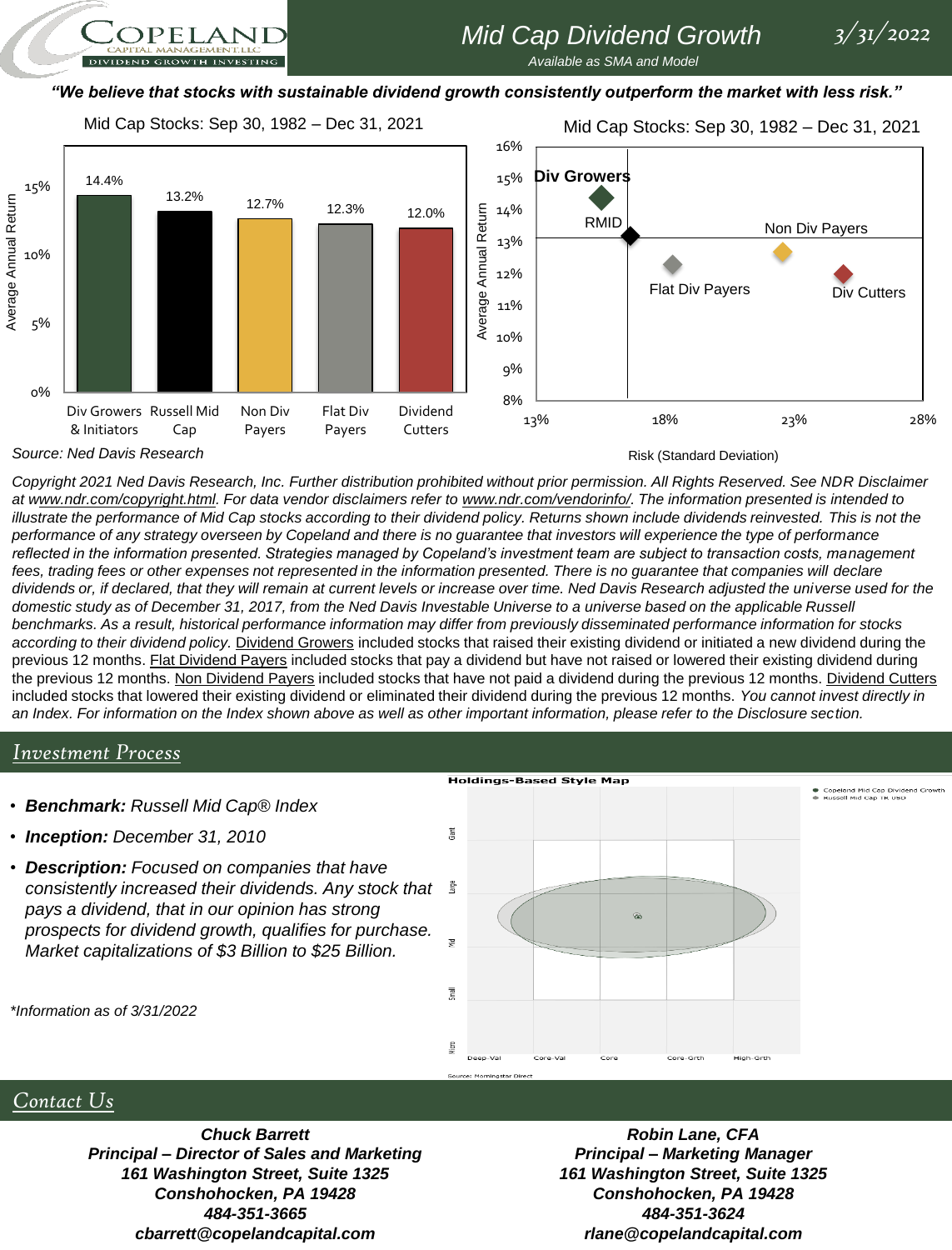### **Stock Universe**

*Companies that have increased their dividends with market capitalizations of \$3 Billion to \$25 Billion*

### **Stock Selection**

*Top ranked stocks within each sector based on our multi-factor fundamental model*

#### **Sector Selection**

*We are benchmark aware, however sector weightings are largely a byproduct of underlying security selection*

#### **Portfolio**

*Approximately 45 holdings made up of companies that have consistently increased their dividends*

Dividend Growth defines our universe, drives our total return solution and is the centerpiece for our research process.

Dividend Growth stocks are ranked using a proprietary fundamental ranking system. This model evaluates multiple factors in an effort to establish each company's ability to grow its dividends in the future.

Factors we have found to be predictive of strong dividend growth and total returns include:

- ➢ **Dividend Coverage**
- ➢ **Free Cash Flow Generation**
- ➢ **Growth in the Underlying Business**
- ➢ **Return on Capital**

Top-ranked stocks within the model are subject to deep fundamental analysis.

### *Sell Discipline*

*Stocks are sold for the following reasons:* 

- ➢ *Dividend Cut: Any holding that cuts or fails to raise its dividend is sold.*
- ➢ *Dividend Quality: Portfolio candidates must meet minimum thresholds of cash flows and earnings supporting the dividend. Violation of these thresholds has been found to be predictive of a future dividend cut.*
- ➢ *Quantitative Ranking Deteriorates: Problems are often exhibited in the quantitative rankings when factors such as earnings momentum, cash flow or return on capital deteriorate. These are red flags for detailed analyst review.*
- ➢ *Fundamental Concerns: Analysts are continuously questioning the competitive*  advantage of the company, as well as macro, regulatory or secular themes, with a *focus on identifying risks to the dividend.*
- ➢ *Cap Size Graduation: If a security exceeds the maximum acceptable market cap ceiling for the strategy it is sold from the portfolio.*

*There is no guarantee that companies will declare dividends or, if declared, that they will remain at current levels or increase over time. Past performance is no guarantee of future results.*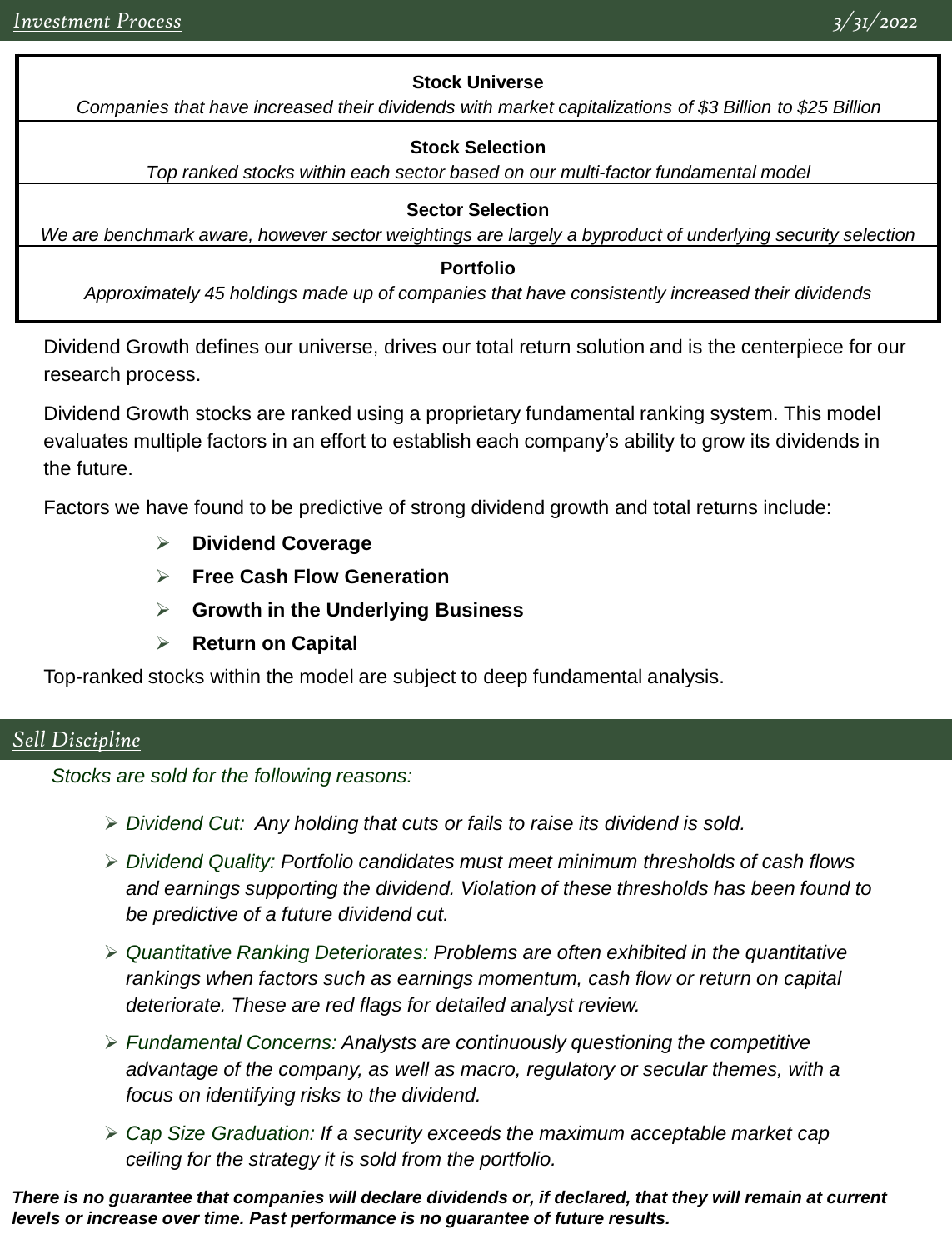

Source: Morningstar Direct

*The data quoted in the charts above represents past performance and does not indicate future returns. Returns for periods of greater than one year*  are annualized. Gross returns include transaction costs, but do not reflect the deduction of investment advisory fees. A client's return will be reduced by the *advisory fees and any other expenses it may incur in the management of its investment advisory account. Copeland's management fees are described herein*  and in Copeland's ADV Part 2A. After-tax results will vary from the returns presented here for those accounts subject to taxation. Performance results of the *composite are based on U.S. dollar returns. Please refer to the Disclosure sections for additional information and Net Performance.* 

*Alpha is a measure of the difference between actual returns and expected performance, given the level of risk as measured by beta, where beta measures sensitivity to index movements. Beta is a measure of the volatility, or systematic risk, of a security or a portfolio in comparison to the market as a whole.*  Standard deviation is a measure of the variability of returns - the higher the standard deviation, the greater the range of performance (i.e., volatility). Upside *Capture ratio measures the manager's overall performance to the benchmark's overall performance, considering only quarters that are positive in the benchmark. An Up Capture ratio of more than 1.0 indicates a manager who outperforms the relative benchmark in the benchmark's positive quarters. Downside Capture ratio is the ratio of the manager's overall performance to the benchmark's overall performance, considering only quarters that are negative in the benchmark. A Down Capture ratio of less than 1.0 indicates a manager that outperformed the benchmark in the benchmark's negative quarters. Tracking Error is a measure of how closely a portfolio follows the index to which it is benchmarked. Due to methodology differences in calculating performance, Morningstar performance numbers may vary slightly from other providers. © 2022 Morningstar, Inc. All rights reserved. The Morningstar information contained herein: (1) is proprietary to Morningstar and/or its content providers; (2) may not be copied or redistributed; and (3) is not warranted to be accurate, complete or timely. Neither Morningstar nor its content providers are responsible for any damages or losses arising from any use of this information. Copeland does not review the Morningstar data. This presentation allows you to compare the performance history of Copeland's strategies with its benchmark. Total return is calculated assuming reinvestment of all dividends. For performance numbers current to the most recent monthend, please contact us at 484-351-3700.*